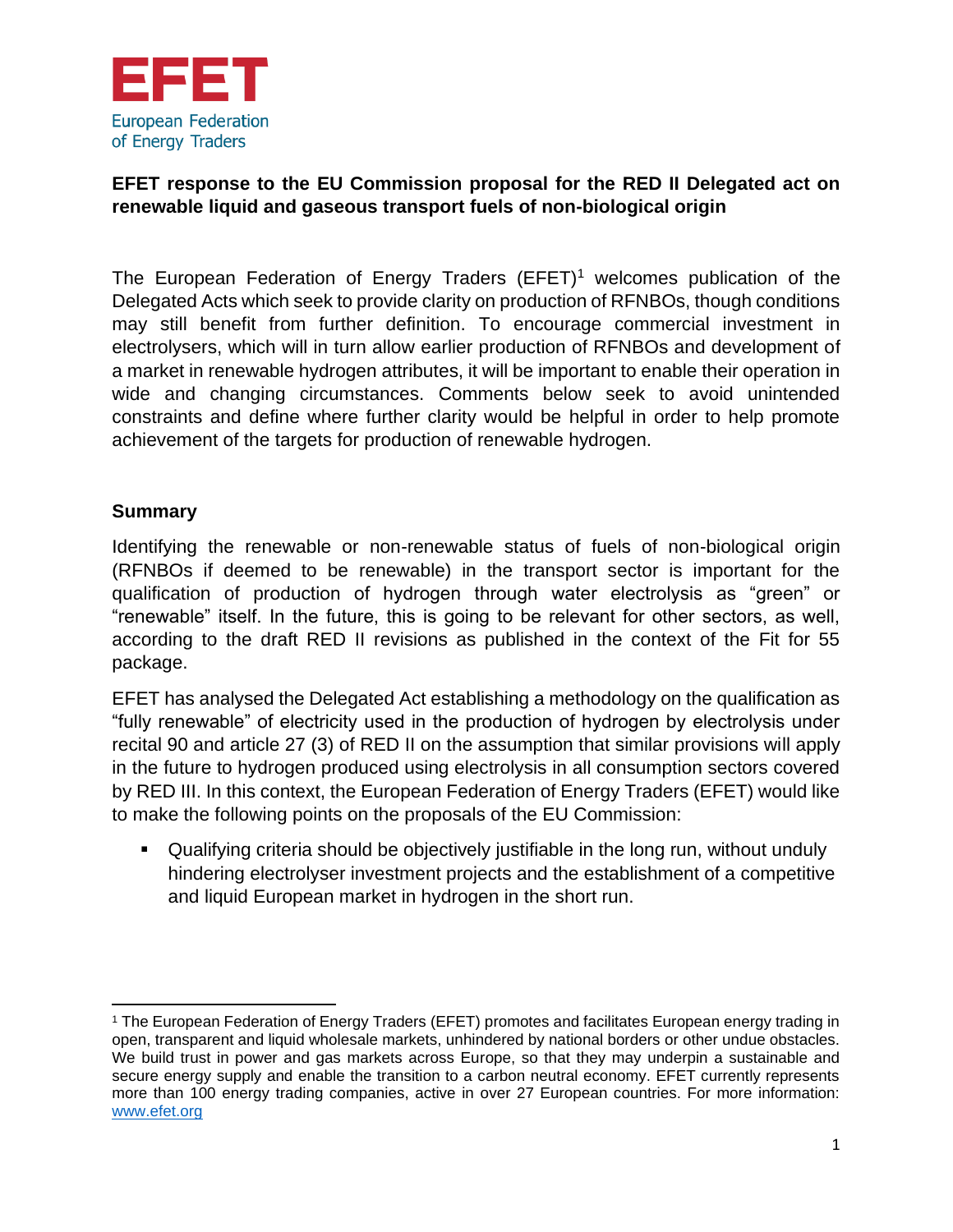

- Ideally, flexibility can be facilitated by accepting that the market is the prime determinant for attributing carbon emissions<sup>2</sup> from and different values to different types of hydrogen production.
- Power purchase agreements (PPAs) or similar bilateral power offtake contracts, coupled with issuance and cancellation of guarantees of origin (GoOs), may help producers of green hydrogen fulfil all additionality and geographic and temporal correlation criteria.
- We strongly object to hourly temporal matching and counter-suggest the transition to daily matching after 2027. If the EU Commission is unwilling to move away from hourly matching, we counter-suggest the extension of monthly correlation until 2030.
- Any storage capacity contracted by a RES-E generator or by an electrolyser operator should be deemed to qualify as additional, as long as its use is envisaged in a contract between them and as long as the RES-E plant qualifies as additional generation capacity regardless of where they are placed.
- We support the establishment of a 90 percent threshold of RES-E share in the bidding zone where the electrolyser is located as an effective sunset clause. However, the EU Commission may wish to review this provision after three years to ensure that this percentage is the right one.
- To create certainty in a future market for the renewable attributes of hydrogen, each electrolysis operator should be free to mix and match according to the provisions of the additionality delegated act and the delegated act on greenhouse gas (GHG) emissions savings.
- We call on the EU Commission to provide further clarity for the market to assess the practical value and effect at least of the marginal plant rule under the GHG delegated act.
- We would also need further clarity on the practical value and effect of the neighbouring bidding zone rule under the additionality delegated act.
- The phase-out of the Delegated Acts should be clearly foreseen due to the need for legal certainty for investments and their limited relevance upon full

 $2$  The EU ETS serves as a mechanism to robustly cap the CO2 emissions from the industry and energy sectors.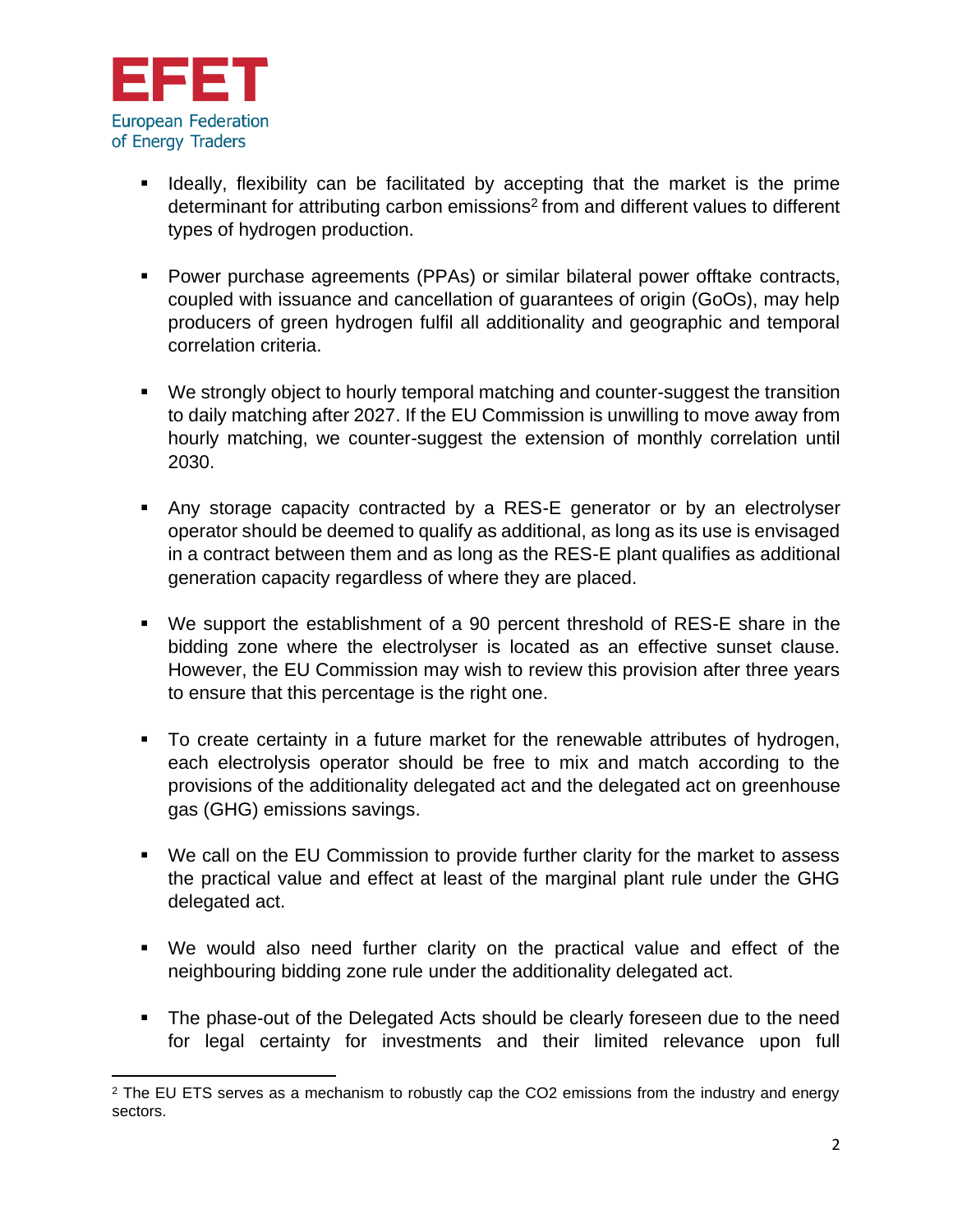

implementation, given the future greater penetration of renewable and low-carbon energy in most member states (MS).

## **1. General comments**

Electrolysis technologies are currently in the early stages of commercial deployment for energy applications, although they are eventually expected to become economically viable subject to a robust carbon price by 2050. To achieve the deployment of electrolyser capacity on a large scale, decisions made by power market participants, and resulting purchase contracts based on price signals in the market, should offer the best indicator of when it is efficient to use renewable power for electrolysis, rather than for direct consumption.

We realise that, in view of the EU Commission, the criteria of additionality, temporal association and proximity of generation of renewable electricity (RES-E) will ensure the credibility of the qualification of hydrogen as an RFNBO, to be recognised as a net contributor to decarbonisation. However, we caution against too rigid of a design and interpretation of the framework conditions under RED II. Such a design and interpretation would not promote competition as it would raise barriers to market access. This would complicate and make more expensive<sup>3</sup> the ramp-up of markets in hydrogen and in green attributes of hydrogen in the EU, possibly delaying it in all sectors. It would hence hinder the delivery of the aspirations of the EU Hydrogen Strategy, which have now become even more ambitious under the REPowerEU plan.

The current commercial reality of the high cost of building and running electrolysis facilities should guide the production of vitally important rules to help kick start the growth of the hydrogen economy. We estimate the full cost per kWh of green hydrogen to be four times higher than that of blue hydrogen at current input prices. Even in later years, too rigorous a limitation of a choice of RES-E sources for suppliers of power to electrolysers would contradict the portfolio bidding approach, which underpins the EU power market design.

<sup>&</sup>lt;sup>3</sup> Extra costs could stem from a lower load factor or the addition of battery storage to add flexible capacity, for example.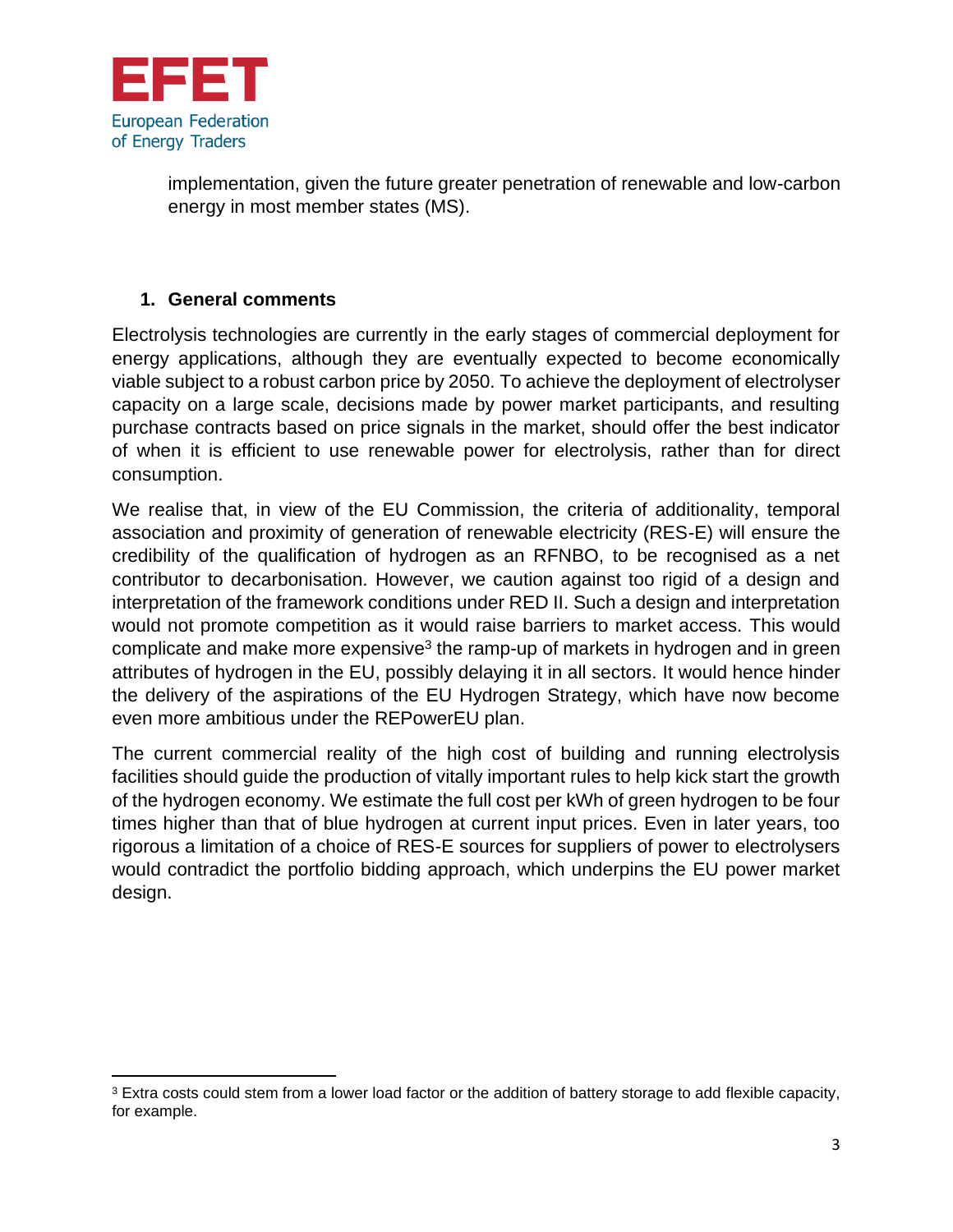

## **2. Critical items**

## **2.1 Additionality and the triple role of RES PPAs**

We envision a triple role<sup>4</sup> for long-term PPAs and similar types of bilateral power offtake contracts between the developer or owner/ operator of a RES-E generation plant and the owner/ operator of an electrolysis unit, coupled with issuance and cancellation of GoOs:

- 1. As a contractual framework supporting the development of new RES production and helping green hydrogen producers demonstrate fulfilment of all criteria under the Delegated Act – additionality, geographical and temporal correlation.
- 2. As a means of flexibility relieving a new/ recently commissioned RES-E plant from the obligation of proving additionality.
- 3. As a broader traded solution providing eligibility not only if concluded between a generator and a supplier, but also considering the role of intermediaries.

We thus give a qualified welcome to the intention of the EU Commission to relax the criterion of additionality to 36 months after commissioning of a RES-E installation under article 4 (2) (a). Furthermore, we broadly welcome the opportunity for existing RES-E installations to be deemed to enjoy a new lease of life under a new PPA subject to conditions.

Regarding article 4 (2) as a whole we welcome the intention of the EU Commission to consider multiple offtake contracts, including those involving a sleeve for physical delivery.

An electrolyser operator should have the choice to mix and match between PPAs, to have PPA swaps, or even VPPAs<sup>5</sup>. An electrolyser tied to a PPA from a single nearby renewable production facility is going to run with a very low load factor. By building that possibility into the contracting process, an electrolyser can be tied with as many PPAs as commercially required – corresponding to potentially multiple renewable

<sup>4</sup> In our view this triple role should be equally valid in the case of financially supported and non-supported plants (see section 3.2).

 $5$  A contract under which the RFNBO producer agrees to purchase guarantees of origin directly (or via an intermediary counterparty acting on its behalf) from an electricity producer, in which case the contract does not involve the delivery of electricity, which is delivered to the grid and sold to wholesale markets, while the RFNBO producer purchase electricity from the grid. Elements embedded in a VPPA include the contract for difference (CfD) type of pricing between the RES-E plant owner and the electrolyser operator and the interposition of a local supplier (or portfolio manager) to make the spot or load following deliveries. The RES-E generator that enters into these CfDs and has been exposed to the price nearby will still be exposed to the additionality and the geographical and temporal correlation criteria under the delegated act.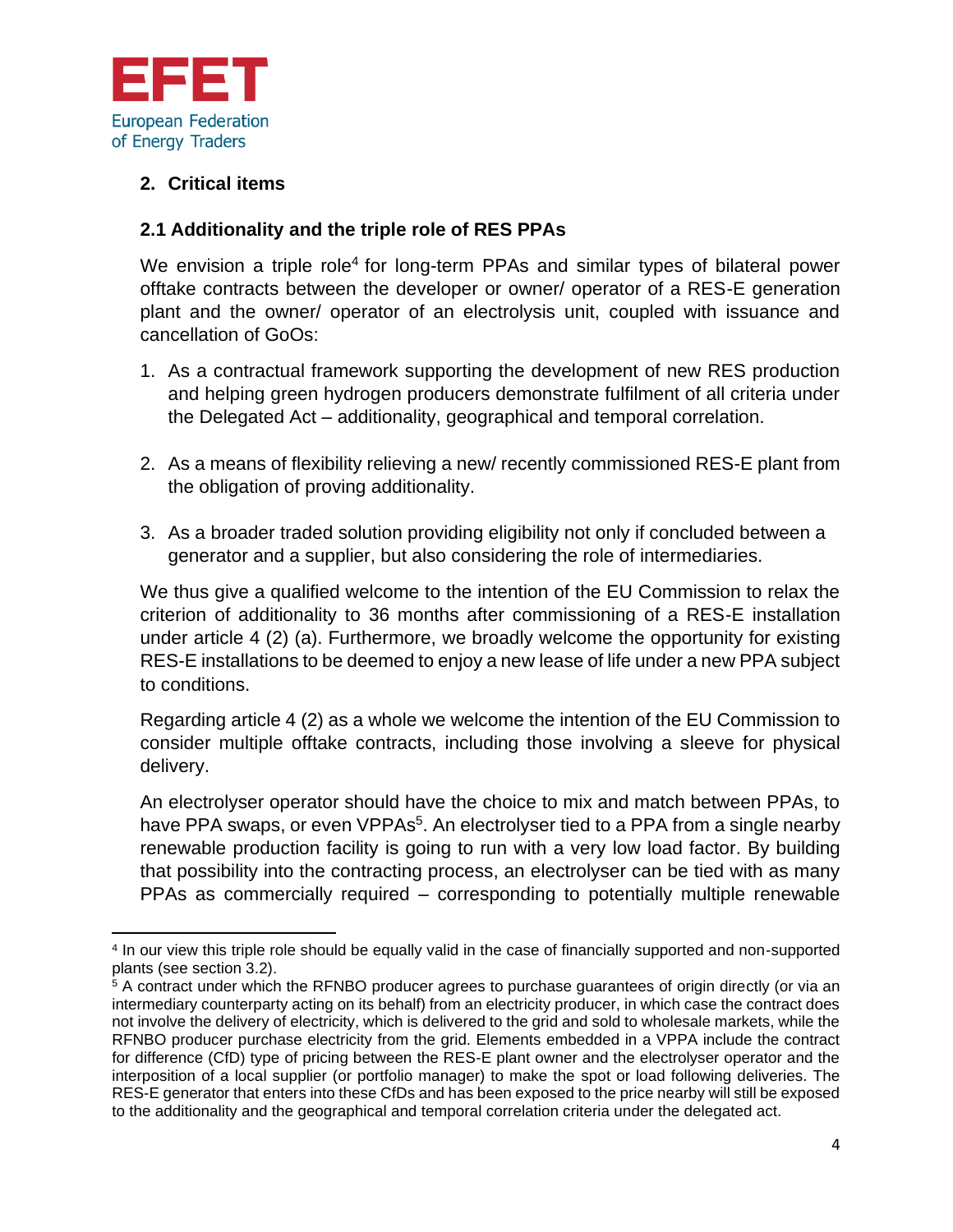

production facilities. A local utility that brings together electricity from various renewable production facilities to sell to an electrolyser will have many renewable production facilities upstream and many electrolysers downstream. Intermediaries ensure optimisation of requirements for the signing of PPAs between the different parties for those PPAs to count. According to article 4.2 fuel producers are enabled to count electricity taken from the grid as renewable, provided they conclude one or more RES PPAs with economic operators. We welcome the way in which this "many to many" relationship is facilitated.

# **2.2 Temporal correlation**

We call on the EU Commission to relent on the implementation of hourly matching of electricity consumption with generation as of 2027. We could accept the transition from monthly to daily temporal correlation, as the electricity market should, in time, be able to offer sufficient incentives for storage options via price signals. Therefore, a daily option could suffice after the transition phase involving monthly correlation.

However, if the above solution is not possible to implement, we call for the transitional period of monthly temporal correlation to be extended by another three years to 01 January 2030, which is consistent with the likely commissioning of the first industrial scale green hydrogen projects and the development on the initial hydrogen backbone.

A study performed for an EFET member company found that for electricity purchased from wind power stations, there was a cost-saving amounting to 0.4  $\epsilon$ /kg (-11%) for a monthly accounting period compared to a quarter-hourly and around  $0.7 \in k$  (20%) for an annual accounting period<sup>6</sup>.

Research done by another member company has found that granularity corresponding to monthly matching may improve the load factor of an electrolyser thanks to two additional effects: 1) improvement of the utilisation rate of renewable energy sources, especially for solar PV, 2) the effect synergy when combining PV and wind, which maximizes the load factor of an electrolyser up to ~80%. This drastically reduces the CAPEX for a given volume of hydrogen production. It hence reduces the costs of hydrogen by a factor of 10 - 15% despite the slight increase of the power supply cost due to RES profile shaping.

<sup>6</sup> [https://www.frontier-economics.com/uk/en/news-and-articles/news/news-article-i8584-red-ii-green](https://www.frontier-economics.com/uk/en/news-and-articles/news/news-article-i8584-red-ii-green-electricity-criteria/)[electricity-criteria/](https://www.frontier-economics.com/uk/en/news-and-articles/news/news-article-i8584-red-ii-green-electricity-criteria/)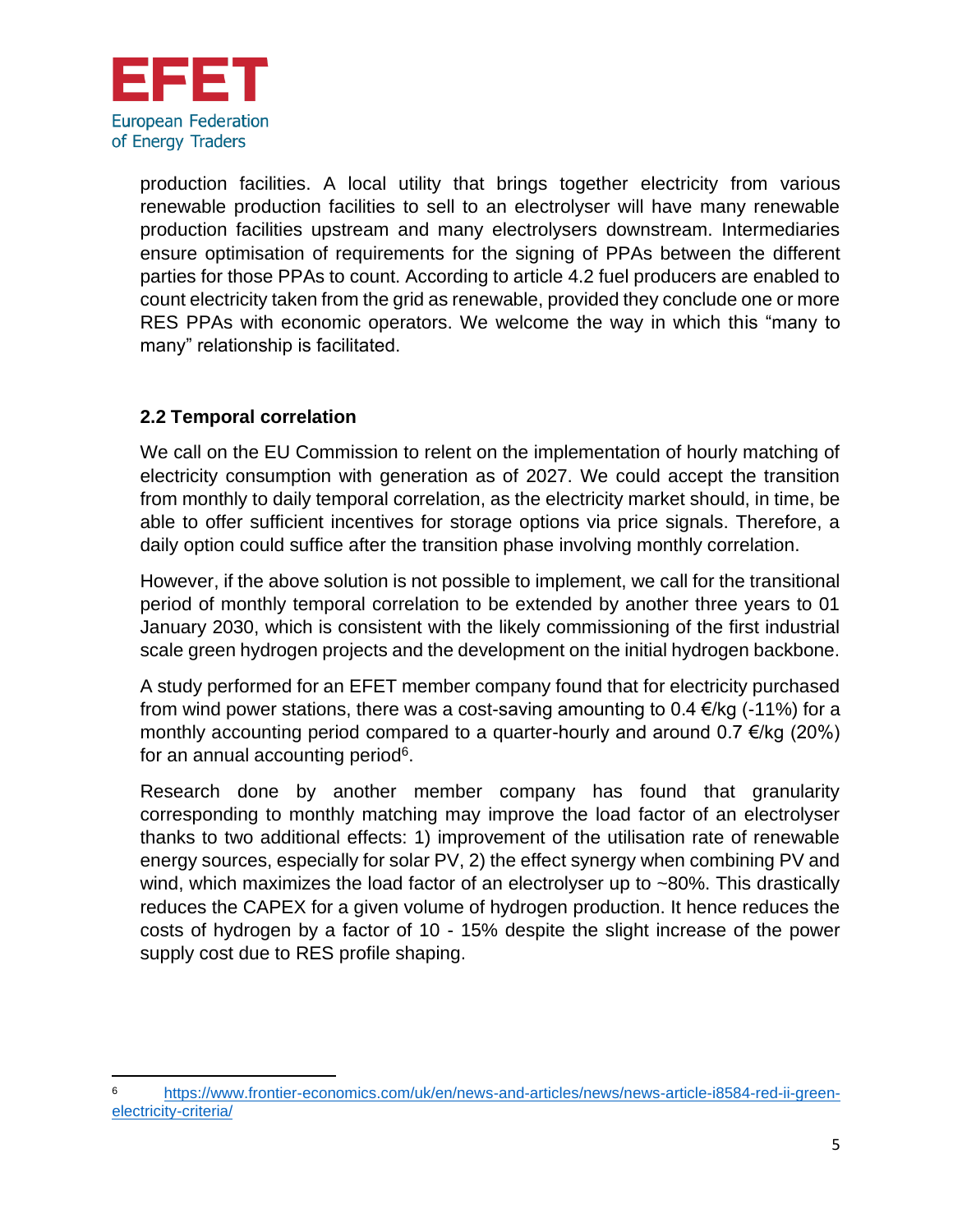

#### **2.3 Additionality of storage assets**

We find unreasonable the restriction of the location of an electricity storage asset behind the same network as the electrolyser under article 4 (2) (c) (ii). The location of the storage asset should not matter as long as it's on the same side of the congestion as the electrolyser and the RES-E plant in a given hour. From a system integration perspective, it would be preferable for the storage asset to be located closer to the renewable power plant, whereas it could be located closer to the electrolyser when the operation of the latter needs to be optimized. Whether additionality is required or not of the storage asset, it seems logical that the location could be virtually anywhere, including on these two sides.

We therefore propose to have a storage asset involved in a PPA linked to a RES-E plant. As long as electricity from an identified renewable plant is put into storage, the operator could then take it out at different times. This way, they would effectively qualify for additionality, and they would extend their geographical and temporal correlation possibilities by building their storage and using that sometimes.

#### **2.4 The 90 percent rule on the location of electrolysers**

We support the establishment of a 90 percent threshold of RES-E share in the bidding zone where the electrolyser is located as an effective sunset clause, under article 4 (1). However, the EU Commission may wish to review this provision after three years to ensure that this percentage in article 4 (1) is the right one.

## **2.5 Interplay of the additionality delegated act with the GHG delegated act**

To create certainty in a future market for the renewable attributes of hydrogen, hydrogen producers should be able to top up their output by reference to the GHG savings delegated act, even if they mostly produce hydrogen which qualifies as renewable under the additionality delegated act. Each electrolysis operator should be free to mix and match according to the provisions of the two delegated acts. We would caution against an over-prescriptive regulatory approach, as that would constrain the abilities of the electrolyser operators themselves to optimise.

We understand that compliance with the additionality delegated act is needed for grid electricity used in the production process of liquid and gaseous transport RFNBOs and recycled carbon fuels to be attributed a GHG emissions value of zero g CO2eq/MJ, under paragraph 6 of the annex of the GHG delegated act. In this case, part of the load is covered under article 5 of the GHG delegated act. We ask for further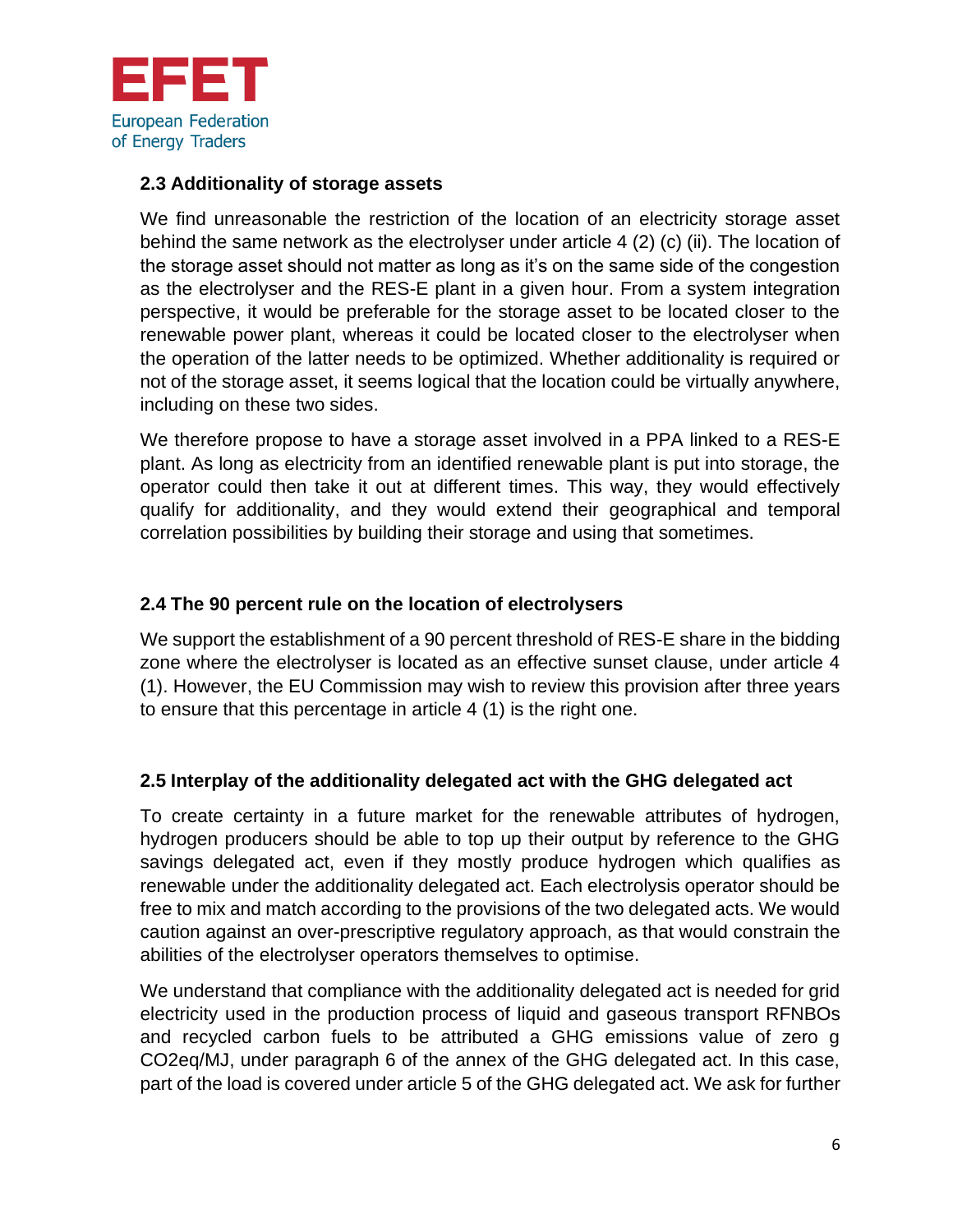

clarity on the following two rules of paragraphs 6 and 7 to better assess the flexibility that they are meant to provide to MS with an intermediate level of RES-E share:

- For non-fully renewable electricity taken from the grid to meet the zero g CO2eq/MJ threshold, the number of full load hours that the electrolyser is producing should be equal or lower than the number of hours in which the marginal price of electricity was set by installations producing renewable electricity or nuclear power plants in the preceding calendar year. On top of this, we understand that the threshold of 183 g CO2eq/MJ must be accounted for every extra hour of operation of an electrolyser, leading to a considerable decrease in the number of operation hours and, consequently, of the RFNBO share.
- The assumption, throughout the year, of the emissions of the marginal power plants that set the day-ahead price in the end. We point to the complexity entailed in the use of the day-ahead market results to determine the marginal plant, although it can be assumed that a RES-E plant sets the price based on low dayahead prices between a low-price and a high-price bidding zone.

We furthermore ask for clarity on the exact elements entailed in the assessment of the carbon intensity of the grid of a MS under Annex C of the GHG delegated act, including whether the TSO control area or bidding zones are taken into account, the type of electricity plants and the exact time period measured.

We thus call on the EU Commission to provide further clarity for the market to assess the practical value and effect at least of the marginal plant rule under the GHG delegated act.

## **2.6 Geographical correlation**

Getting to the geographical correlation criterion of the additionality delegated act, we acknowledge the intention of the EU Commission under article 4 (2) (d) (b) to give the benefit of the doubt to RES-E plants from which power is exported to a neighbouring or nearby bidding zone against the dominant flow. This logic seemingly proceeds from the indication given by the day-ahead market coupling outcome that there is no binding congestion between bidding zones in the direction high-price to low-price.

We thus call on the EU Commission to provide further clarity for the market to assess the practical value and effect of the neighbouring bidding zone rule under the additionality delegated act.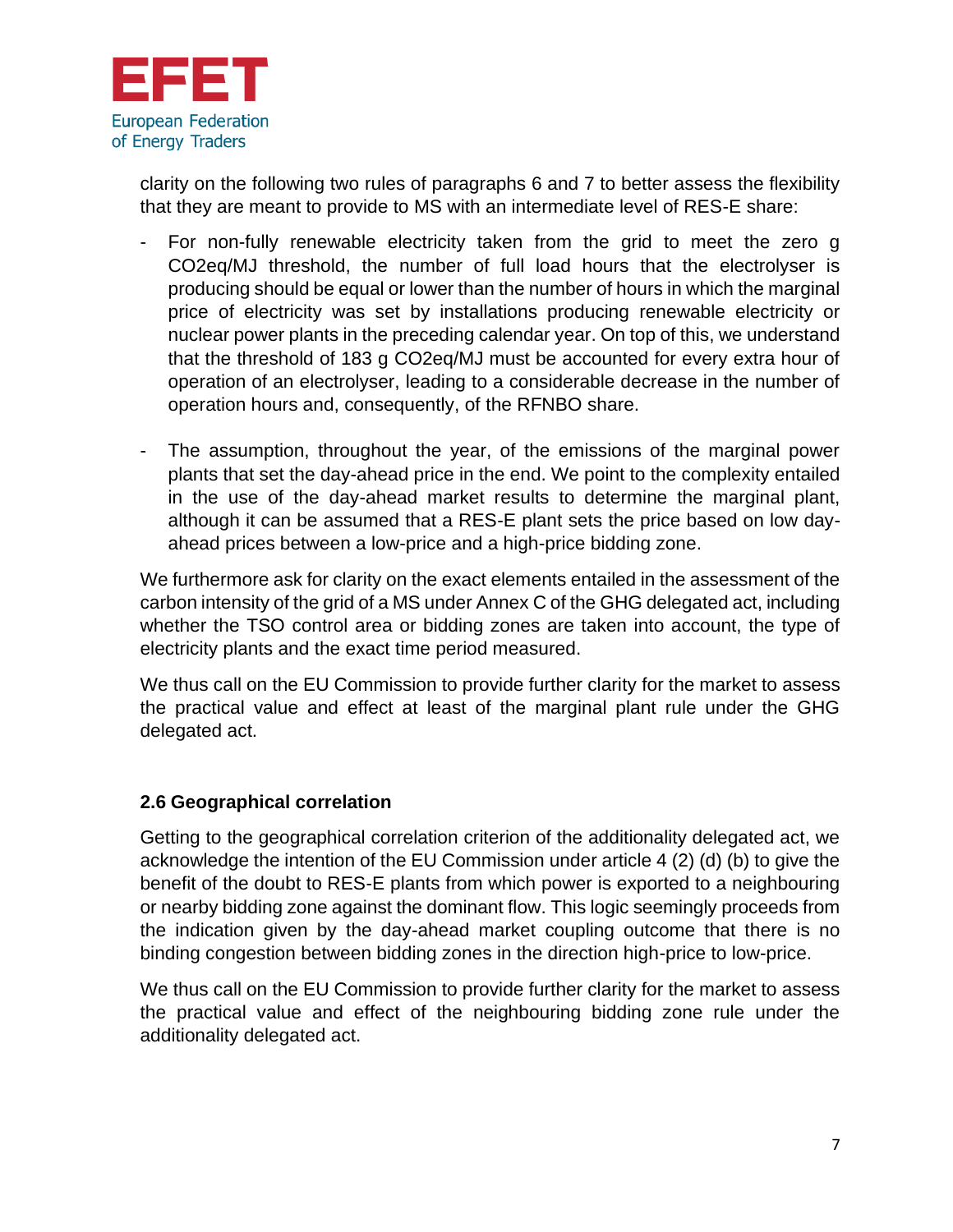

## **2.7 Phase-out of the delegated acts**

We understand that once both RED II delegated acts are implemented in full – presumably by 2027 - then they are only going to matter for a few years in view of the much greater penetration of low-carbon and renewable energy in most MS. We therefore want a clear time horizon over which both delegated acts will remain in place. This is even more the case in view of the revision of RED II and the extension of the provisions of the delegated acts to RFNBOs and recycled carbon fuels in all sectors. A clear statement on the timeline of implementation of both delegated acts is important to provide the legal certainty for medium- and short-term investment decisions for an EU market in green hydrogen to kick start.

# **3. Additional points**

## **3.1 Direct connection to the grid and grandfathering**

We welcome the inclusion of a grandfathering rule under article 8, which exempts installations operating until 01 January 2027 from the criterion of additionality and the requirement for the installation not to have received any form of financial support. However, we want to see the same rule also applying to RES-E plants directly connected to the grid under article 3 (b).

## **3.2 Distinction between supported and non-supported RES-E plants**

While retaining reservations about the logic of limiting deemed additionality by reference to the receipt of financial support – a limitation that may need to be accompanied by further justification - EFET welcomes the relaxations in the latest draft DA by way of recognition of netting and of terminated payments under article 4 (2) (b).

## **3.3 Calculation of hours as "green" for temporal matching**

We welcome the provision under article 4 (c) (iii) that electrolysers can run when electricity prices are low without the RES-E plant having to produce electricity from the PPA at the same time. This provision should be maintained in the final version of the delegated act. However, due to great uncertainty about the number of hours with low electricity prices, this does not make power to gas plants per se economically viable. Furthermore, we would like clarity on the concrete proof: Does the PPA seller or PPA buyer then buy the electricity and the GoOs on the market or are no GoOs